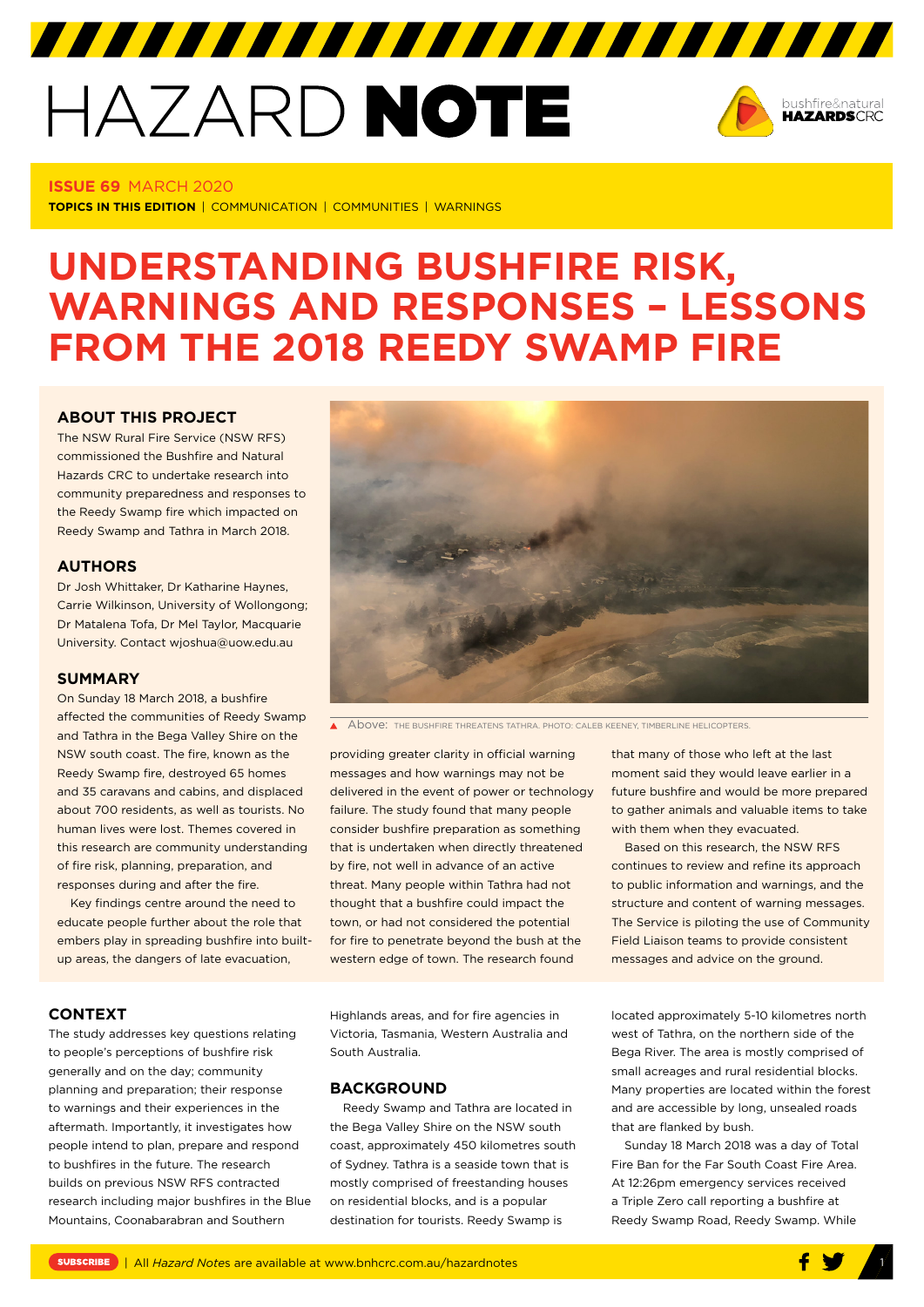

the matter is subject to a coronial inquiry, an investigation by the NSW RFS identified electrical infrastructure on Reedy Swamp Road as the cause of the fire.

The Severe Fire Danger conditions were unprecedented for the area at that time of year, and the fire destroyed 65 homes, with 48 homes damaged. Thirty five caravans and cabins were also destroyed. The fire displaced approximately 700 residents on the day, as well as an unknown number of tourists and visitors.

The fire, and response by fire agencies, was also the subject of an independent review commissioned by the NSW Government.

# **BUSHFIRE AND NATURAL HAZARDS CRC RESEARCH**

The research involved 87 semi-structured, in-depth interviews with 120 people affected by the fire. Interviews were audio recorded with each participant's consent and were transcribed in full, generating over 1,300 pages of interview transcript. Qualitative analysis of interview data was undertaken using the qualitative data analysis software NVivo 11. This process involved careful reading and rereading of each interview transcript and coding information related to the issues and themes under investigation to derive summary findings.

This *Hazard Note* covers findings related to the perception of risk; actions taken to prepare; how people became aware of the fire; implementation of fire plans; obtaining information about the fire; the responses of visitors to the area; expectations around warnings and effectiveness; the time of year the fire took place; post fire experiences; and what people would do differently if threatened by fire in the future.

Full details are available in the report *Understanding bushfire risk, warnings and responses: A study of the 2018 Reedy Swamp fire* (Whittaker *et al.*, 2020).

# **RESEARCH FINDINGS**

# **COMMUNITY PERCEPTION OF RISK BEFORE THE FIRE**

Many residents within Tathra were not aware of the bushfire risk. Residents with properties within or adjoining the forest tended to be more aware of the risk posed by bushfire and were more likely to have taken action to plan and prepare. Many people within the town had not considered that a bushfire could impact on Tathra or had not considered the potential for a bushfire to penetrate beyond the forest edge (e.g. via embers). As such,



A Above: THE FIRE SPOTTED OVER PARTS OF TATHRA AND BURNT AREAS AWAY FROM THE MAIN FIRE FRONT. PHOTO: BEN SHEPHERD, NSW RURAL FIRE SERVICE

these people had not adequately planned or prepared for bushfire.

# **WHAT ACTIONS PEOPLE TOOK TO PREPARE**

Many interviewees described preparation as something that is done when a fire is threatening, rather than actions taken in advance of a bushfire. Those who lived in streets adjoining or within the forest were more likely to have planned and prepared for bushfire, although levels of preparedness still varied considerably.

Only a small number of households had dedicated firefighting resources such as water tanks, pumps, and firefighting hoses. Some residents appeared to have planned and prepared for last-minute evacuation, describing measures such as getting cars out of garages and positioning them facing forward for a quick escape. Others, who had not planned to leave, described a last-minute dash around their house while they tried to collect items they considered important to take. Interviewees discussed how in the panic they forgot critical medications, papers and items of sentimental value. Many noted that in future they would keep important documents together and would have a list of what they planned to take.

# **HOW PEOPLE BECAME AWARE OF THE BUSHFIRE AND HOW THEY REACTED**

Most people became aware of the fire by seeing or smelling smoke, or by communication with relatives, friends or neighbours. For some residents, knowledge that there was a fire nearby caused concern and motivated preparatory or protective action. Many others noted the presence of the fire but did not believe it was a threat to Tathra and continued with what they were doing.

# **WERE PEOPLE ABLE TO IMPLEMENT THEIR FIRE PLAN?**

Most of those who intended to leave were able to do so, but many reflected that they left too late. There were people who had not planned or prepared for bushfire who stayed to defend their own and neighbours' houses. Importantly, most of those who did have a plan were able to implement it.

# **INFORMATION SOUGHT ABOUT THE BUSHFIRE AND HOW IT WAS OBTAINED AND USED**

Many people sought information about the fire through direct observation of smoke, flames and the activities of neighbours and emergency services. The loss of electricity, mobile phone reception and issues relating to the broadcast of emergency information into the local area impeded the delivery of warnings, information and advice.

As identified in previous research, including into the Sir Ivan, Currandooley and Carwoola fires (Whittaker J and Taylor M, 2018), many people travelled to places where they could observe the fire for themselves, such as the Mogareeka carpark and Thompsons Drive.

# **HOW DID VISITORS TO THE AREA RESPOND TO THE BUSHFIRE?**

A range of local businesses were hosting non-residents when Tathra came under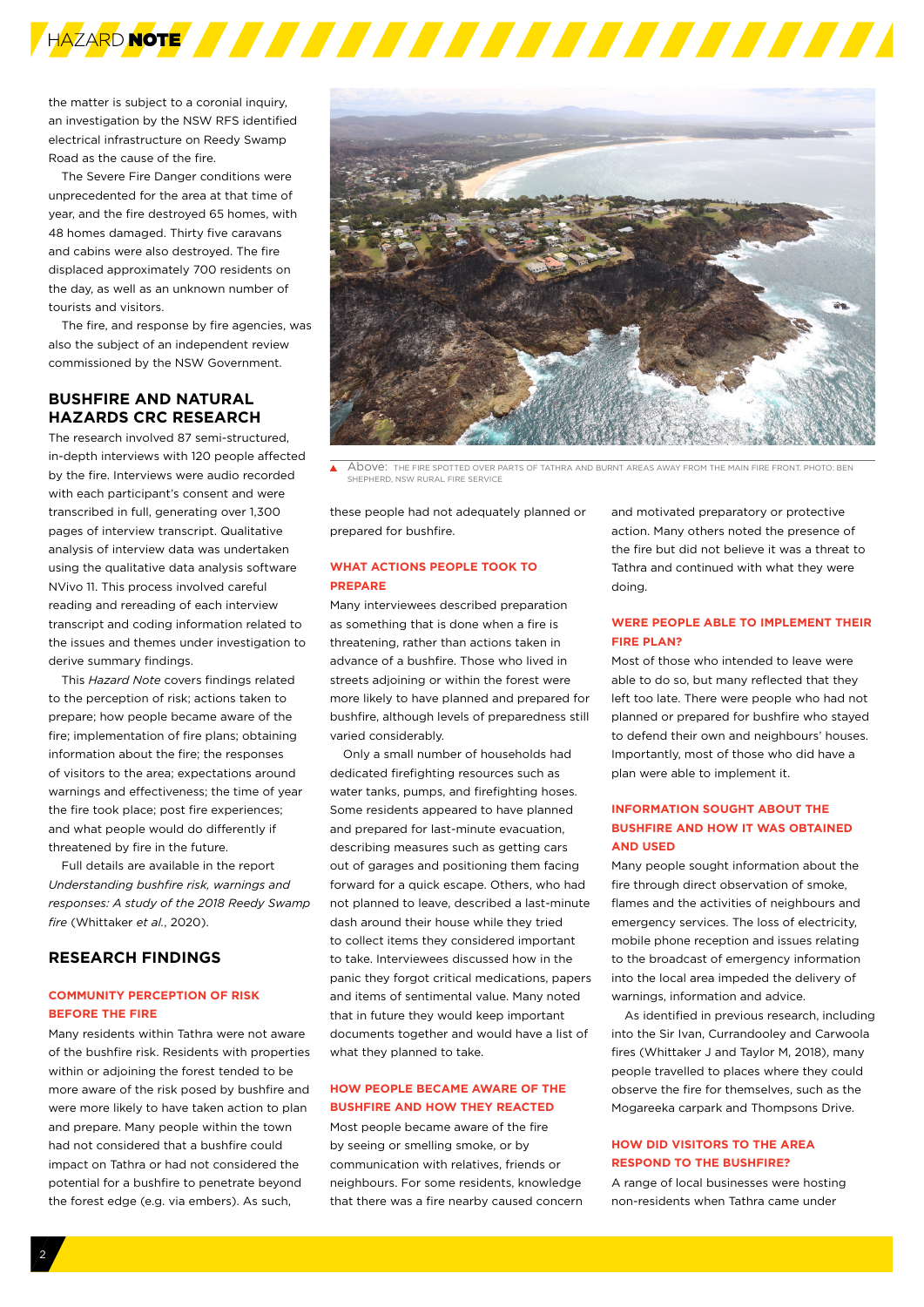

threat. These businesses included caravan parks, hotels, motels, restaurants, cafes, and local clubs such as the bowling and golf clubs.

All accommodation providers were able to alert their guests to the bushfire and instructed them to evacuate. Some evacuations occurred as the fire was impacting on Tathra. Mandated evacuation plans and emergency procedures assisted the evacuation process.

# **COMMUNITY EXPECTATIONS OF WARNINGS AND INFORMATION, PARTICULARLY IN KNOWN MOBILE PHONE COVERAGE BLACK SPOTS**

Most interviewees were aware, prior to the fire, of the limited mobile phone coverage in the Tathra and Reedy Swamp areas. Some had considered that they might not receive a SMS warning in an emergency. Some people expected warnings and advice to be provided earlier, before power and communications infrastructure failed. There was an expectation that local media would provide ongoing coverage of emergency warnings and information throughout the fire.

Interviewees identified the need for improved mobile phone network coverage in the area. Some suggested that a siren or klaxon should be installed to alert people of an emergency in the event that telecommunications infrastructure fails.

#### **THE EFFECTIVENESS OF WARNINGS AND THE RESULTING ACTIONS TAKEN**

Many people did not receive warnings, or received warnings late, due to power and mobile phone outages and black spots. These factors, along with issues relating to the broadcast of emergency information into the local area, led to uncertainty and confusion about whether, when and where to evacuate to.

Some people who received warnings via landline telephone and SMS found the warnings useful. Although they were already aware of the fire, receipt of an official warning confirmed the threat posed by the fire and the need to take action.

Some of those who received a warning advising them to seek shelter were unsure what 'seek shelter' meant and therefore did not understand what the message was advising them to do.

#### **DID THE TIME OF YEAR INFLUENCE HOW PEOPLE RESPONDED?**

Some interviewees had been aware that the day of the fire was forecast to be a

day of Severe Fire Danger or were aware of the forecast hot and windy conditions. Nevertheless, some expressed surprise that such a destructive bushfire could occur in mid-March. A small number of interviewees discussed how their belief that the bushfire season was over influenced their preparedness and response.

# **COMMUNITY EXPERIENCES IN THE AFTERMATH OF THE BUSHFIRE**

In the aftermath of the fire people experienced a range of common issues related to: evacuation centres; post-fire communication and information; the conduct of media and politicians; safety issues, including asbestos; and concerns about the local environment.

While most people were impressed with the services being provided at the evacuation centre, some were uncomfortable with the media presence and many were frustrated by rumours that were circulating about the impact of the fire on Tathra. People were distressed to find out via media reports and images, rather than official communications, that their house had been destroyed. The conduct of media within the evacuation centre was questioned by some people. Some questioned whether media should be allowed into evacuation centres.

# **HOW DO PEOPLE INTEND TO PLAN, PREPARE AND RESPOND TO BUSHFIRES IN THE FUTURE?**

Interviewees reflected on specific changes they would make to their properties such as removing mulch from garden beds around the house, removing trees, obtaining longer hoses, and installing sprinkler systems.

Many of those who left at the last moment said they would leave earlier in a future bushfire and would be more prepared to gather animals and valuable items.

Those who stayed to defend identified the need for better equipment and resources such as dedicated firefighting hoses, pumps and water supply, as well as personal protective equipment such as goggles, masks and appropriate clothing.

A number of people who left or evacuated during the fire said they would not leave in a future bushfire, or would be reluctant to leave. Interestingly, some said they would remain within the fire affected area not because they had a strong desire to defend their house and property, but because they wanted to avoid the inconvenience of being prevented from returning.

## **WHAT WAS SAID**

#### **On impromptu property defence**

"We wheeled in here and... the smoke and everything had already arrived, and we put the car in the garage… grabbed a hose each… turned the hoses on and got out the front there. It came in through that gap there opposite, virtually opposite here. And it was 100 foot high and the house immediately across the road there virtually blew up straight away. It was on from then... literally a hail of fire… all the embers coming down. We had bare feet... we both had shorts and shirts on. I had no time to put anything on. And it just sort of rained down embers everywhere… there was no air to breathe, that was the thing I found difficult."

### **On being better prepared to leave early next time**

"I'd just take off very quickly. I wouldn't wait. No. I'd take off very quick. And if it [the house] burns, it burns. 'Cause you just don't know where it's going to go, you know. Your life's the main thing."

# **On how businesses hosting visitors responded to the fire**

"There was a lot of hesitation with people not wanting to leave. They had a look at the website themselves. Went, yeah, no, 'I don't think it's gonna come this way', because there were a lot of rumours going around at the time saying it probably wasn't gonna hit that far. So, people weren't overly concerned."

#### **On the time of year that the fire occurred**

"Yes, I was surprised at the timing. My word, yeah. This late in the season. We should be hazard reducing. We should be lighting fires now, not preventing them."

# **CONCLUSION**

This research shows that there are opportunities to increase community awareness and preparedness for bushfire in built-up or urban areas through clearer communication of the potential for embers to carry fire into these locations, well beyond what many believe to be the interface between forests and houses. Such messages are extensively covered in community education and engagement resources, as well